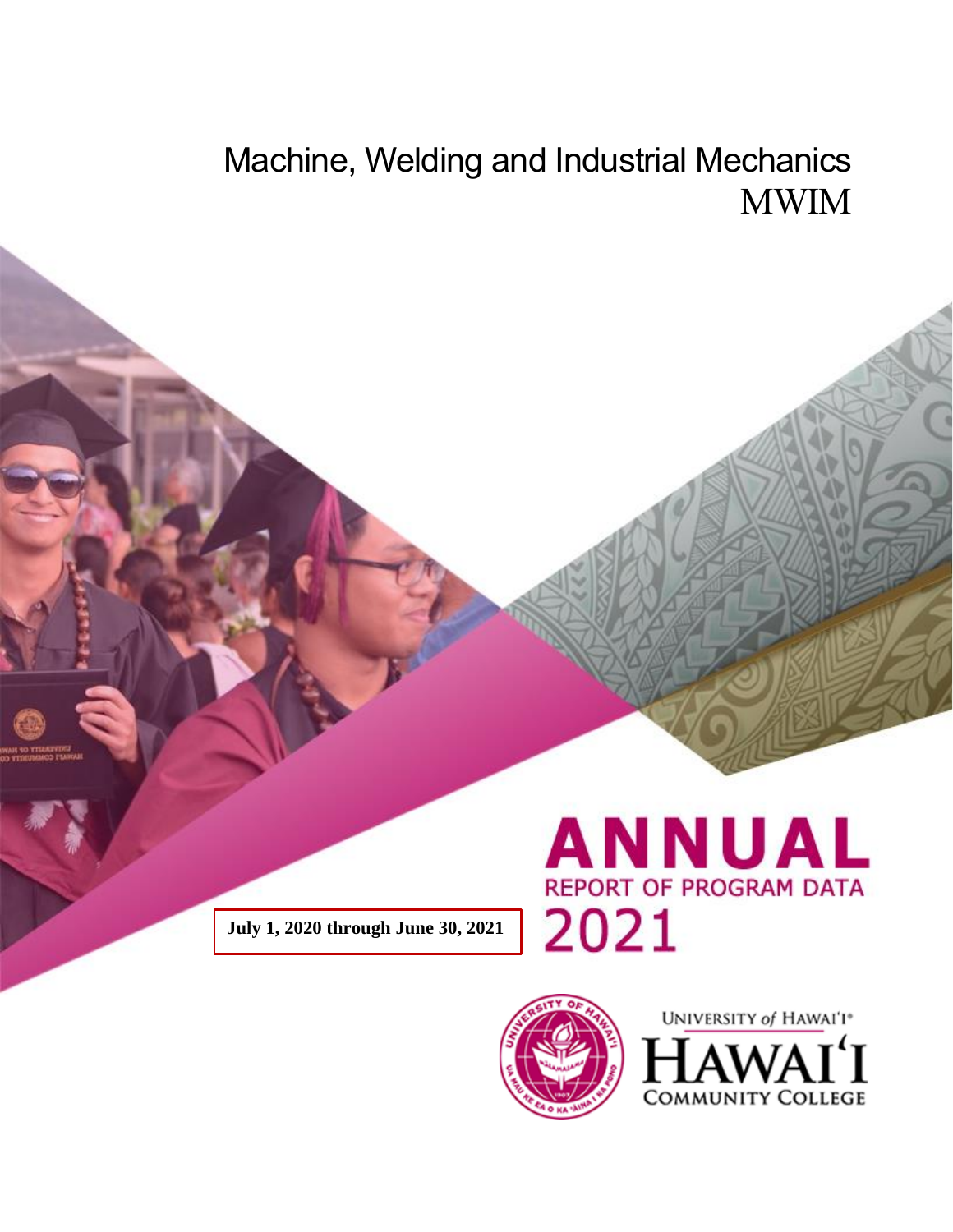## **1. Program or Unit Description**

This program prepares the student for employment in the metalworking and mechanical/maintenance trades. Employment may be in construction, food processing, manufacturing, utilities, astronomical observatories, or related industries. The job requires good physical health, above average eye/hand coordination, mechanical reasoning, and good form perception and spatial relationship. Job responsibilities may include fabricating, repairing, or maintaining metal products on equipment, buildings, and systems.

Over the past years, we have been reaching out to  $K-12$  students and building our relationships with high school programs to increase enrollment of students interested in the metalworking and mechanical/maintenance industries.

### **2. Analysis of the Program/Unit**

*Discuss the program's or unit's strengths and areas to improve in terms of Demand, Efficiency, and Effectiveness based on an analysis of the program's ARPD Quantitative Indicators or comparable unit-developed measures or programdeveloped metrics. Include a discussion of relevant historical-trend data on key measures (i.e., last three years). Provide an explanation of any significant changes to the program's Quantitative Indicators or unit's key performance measures in the year of this Review.*

*Instructional programs must include a discussion of ARPD health indicators with benchmarks to provide a quick view on the overall condition of the program. CTE programs must include an analysis of Perkins Core indicators for which the program did not meet the performance level in the year of this Review.*

| #   | <b>Demand Indicators</b>                                                   | $2018 - 19$ | $2019 - 20$  | $2020 - 21$ | <b>Demand Health</b>                                                                |
|-----|----------------------------------------------------------------------------|-------------|--------------|-------------|-------------------------------------------------------------------------------------|
| 1.  | New & Replacement Positions (State)                                        | 102         | 74           | 72          |                                                                                     |
| 2.8 | New & Replacement Positions (County Prorated)                              | 1           | $\mathbf{1}$ |             |                                                                                     |
| 3.  | Number of Majors                                                           | 30          | 30           | 28          |                                                                                     |
| 3a. | Number of Majors Native Hawaiian                                           | 15          | 16           | 20          |                                                                                     |
| 3b. | Fall Full-Time                                                             | 77%         | 87%          | 86%         |                                                                                     |
| 3c. | <b>Fall Part-Time</b>                                                      | 23%         | 13%          | 14%         |                                                                                     |
| 3d. | Fall Part-Time who are Full-Time in System                                 | 0%          | 0%           | 0%          | <b>Needs</b><br><b>Attention</b><br><b>Insufficient Data</b><br><b>County Level</b> |
| 3e. | Spring Full-Time                                                           | 72%         | 89%          | 78%         |                                                                                     |
| 3f. | Spring Part-Time                                                           | 28%         | 11%          | 22%         |                                                                                     |
| 3g. | Spring Part-Time who are Full-Time in System                               | 0%          | 0%<br>0%     |             |                                                                                     |
| 4.  | SSH Program Majors in Program Classes<br>SSH Non-Majors in Program Classes | 614         | 720          | 592         |                                                                                     |
| 5.  |                                                                            | 8           | 44           |             |                                                                                     |
| 6.  | SSH in All Program Classes                                                 | 622         | 764          | 592         |                                                                                     |
| 7.  | FTE Enrollment in Program Classes                                          | 21          | 25           | 20          |                                                                                     |
| 8.  | Total Number of Classes Taught                                             | 9           | 9            | 9           |                                                                                     |

### **Demand Indicator: Needs Attention Insufficient Data County Level**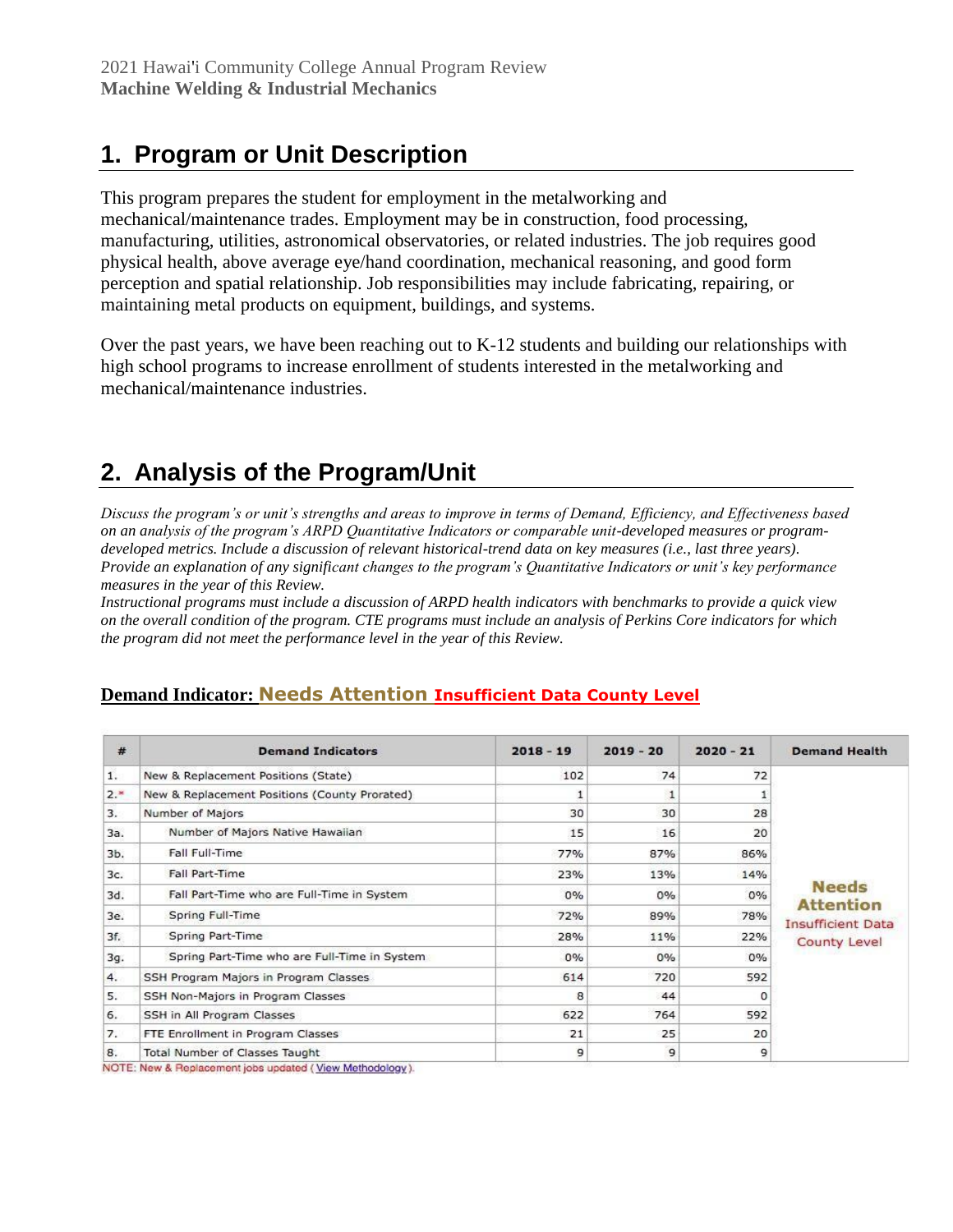#### **Demand**

The outlook for this industry looks great, even though the demand for new and replacement positions are forecasted to decrease over the next eight years. However, there are still 701 jobs that are forecasted to be available to replace. The data from the county has been insufficient and inaccurate. The program notes that the ARPD data table provided in earlier periods shows more accurate data, especially that which was compiled in 2019-2020; this is not the same as reflected in this 2021 data table. Although the numbers reported on our 2021 ARPD table (above) shows only 1 replacement position in the County, the demand is actually greater than this. As you can see below, the SOCs listed are limited to welding occupations. If you added the machinist and industrial mechanic's occupations to the cluster, the demand would increase. Furthermore, many of our students work in construction under other employment disciplines but are using their welding skills from our programs.

#### *2019-2020 URL Data*

*2019:<https://uhcc.hawaii.edu/varpd/index.php?y=2019&c=HAW&t=CTE&p=1865> 202[0: https://uhcc.hawaii.edu/varpd/index.php?y=2020&c=HAW&t=CTE&p=2101](https://uhcc.hawaii.edu/varpd/index.php?y=2020&c=HAW&t=CTE&p=2101)*



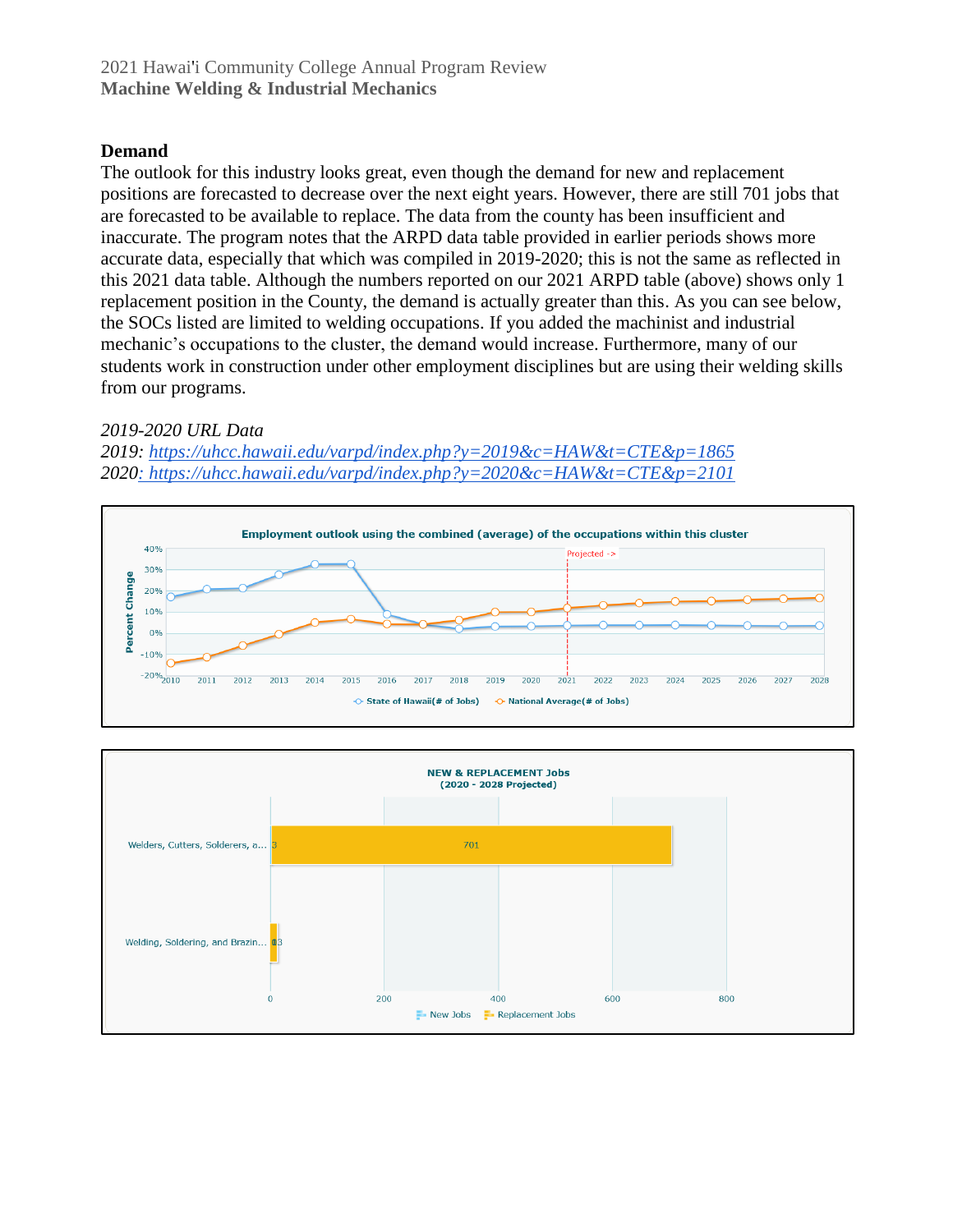#### 2021 Hawai'i Community College Annual Program Review **Machine Welding & Industrial Mechanics**

Workforce Alignment: Classification of Instructional Programs (CIP) -to- Standard Occupational Classification (SOC) 51-4121 - Welders, Cutters, Solderers, and Brazers Machine, Welding & Industrial Mech Tech 51-4122 - Welding, Soldering, and Brazing Machine Setters, Operators,  $CIP Code =$ 48.0508 and Tenders

| #                | <b>Efficiency Indicators</b>            | $2018 - 19$ | $2019 - 20$ | $2020 - 21$ | <b>Efficiency Health</b> |  |
|------------------|-----------------------------------------|-------------|-------------|-------------|--------------------------|--|
| $\vert$ 9.       | <b>Average Class Size</b>               | 12          | 15          | 11          |                          |  |
| $  10.*$         | <b>Fill Rate</b>                        | 65.9%       | 82.3%       | 60.9%       |                          |  |
| 11.              | FTE BOR Appointed Faculty               | 2           |             |             |                          |  |
| $  12.*$         | Majors to FTE BOR Appointed Faculty     | 15          | 15          | 28          |                          |  |
| $\parallel$ 13.  | Majors to Analytic FTE Faculty          | 15          | 15          | 14          |                          |  |
| 13a.             | <b>Analytic FTE Faculty</b>             | 2           |             |             |                          |  |
| $\parallel$ 14.  | <b>Overall Program Expenditures</b>     | \$152,921   | \$162,311   | \$154,989   | <b>Healthy</b>           |  |
| 14a.             | <b>General Funded Budget Allocation</b> | \$137,987   | \$145,361   | \$154,989   |                          |  |
| 14b.             | Special/Federal Budget Allocation       | 0           |             |             |                          |  |
| $\parallel$ 14c. | <b>Tuition and Fees</b>                 | \$14,934    | \$16,950    |             |                          |  |
| 15.              | Cost per SSH                            | \$246       | \$212       | \$262       |                          |  |
| $\parallel$ 16.  | Number of Low-Enrolled (<10) Classes    | 0           |             |             |                          |  |

#### **Efficiency Indicators: Healthy**

The efficiency indicators reflect the program as being healthy. Nevertheless, the data should be reflecting a fill rate of 85%, since the student cap was 13 and the average class size was 11. However, the cap in 2019-20 was also 13, and the fill rate should reflect over 100%. The lower student cap was deemed necessary during COVID 19 for social distancing and safety precautions with only one faculty.

#### **Effectiveness Indicator: Progressing**

| #       | <b>Effectiveness Indicators</b>                | $2018 - 19$ | $2019 - 20$ | $2020 - 21$ | <b>Effectiveness Health</b> |
|---------|------------------------------------------------|-------------|-------------|-------------|-----------------------------|
| 17.     | Successful Completion (Equivalent C or Higher) | 100%        | 98%         | 97%         |                             |
| 18.     | Withdrawals (Grade = $W$ )                     | 0           | 0           |             |                             |
| $19.*$  | Persistence Fall to Spring                     | 81%         | 87%         | 82%         |                             |
| 19a.    | Persistence Fall to Fall                       | 48%         | 52%         | 46%         |                             |
| $20.*$  | Unduplicated Degrees/Certificates Awarded      | 18          | 22          | 19          |                             |
| 20a.    | Degrees Awarded                                | 4           |             | 3           |                             |
| $20b$ . | Certificates of Achievement Awarded            |             | 9           | 8           | <b>Progressing</b>          |
| 20c.    | Advanced Professional Certificates Awarded     | $\mathbf 0$ | 0           | O           |                             |
| 20d.    | Other Certificates Awarded                     | 9           | 12          | 11          |                             |
| 21.     | External Licensing Exams Passed 1              |             |             |             |                             |
| 22.     | Transfers to UH 4-yr                           |             |             | 0           |                             |
| 22a.    | Transfers with credential from program         |             |             | n           |                             |
| 22b.    | Transfers without credential from program      | $\mathbf 0$ | O           | $\Omega$    |                             |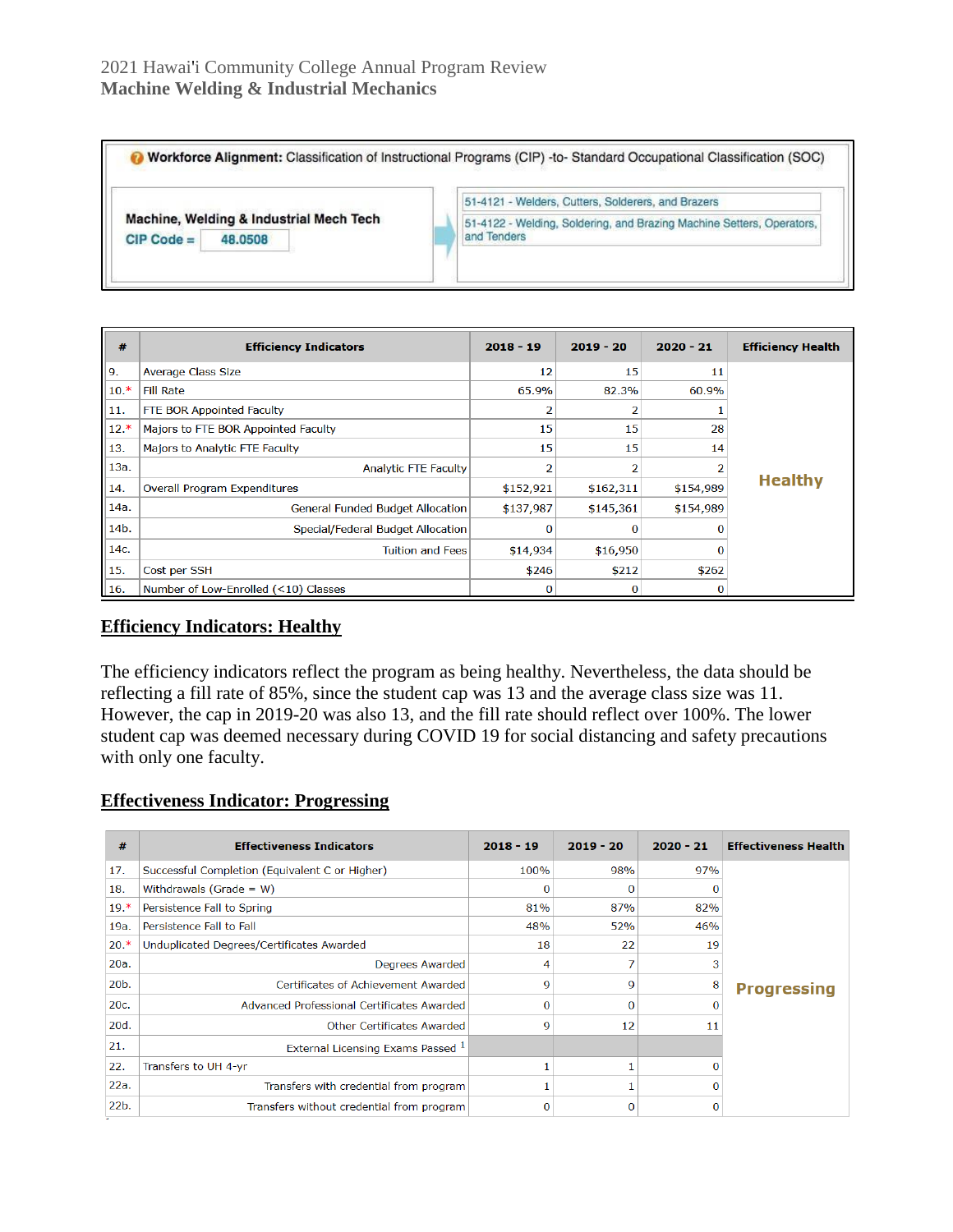Our Persistence Fall to Spring has decreased by 5% to 82%, and our Unduplicated Degrees/Certificates Awarded has decreased by more than 5% from last year. The persistence numbers have gone from cautionary in 2020 to progressing. This is a good sign for our programs. However, there are other certificates awarded in the CA for which students can use these skills in industry, but the design of the rubric (which requires an increase of degrees and CAs awarded year to year) affects us negatively.

#### **Perkins Indicators**

| # | <b>Perkins Indicators</b>                    | Goal | <b>Actual</b> | <b>Met</b> |
|---|----------------------------------------------|------|---------------|------------|
|   | 29. 1P1 Postsecondary Placement              | 33   | 80.95         | Met        |
|   | 30. 2P1 Earned Recognized Credential         | 33   | 65.52         | Met        |
|   | 31. 3P1 Nontraditional Program Concentration | N/A  | N/A           | N/A        |
|   | 32. Placeholder - intentionally blank        | N/A  | N/A           | N/A        |
|   | 33. Placeholder - intentionally blank        | N/A  | N/A           | N/A        |
|   | 34. Placeholder - intentionally blank        | N/A  | $\theta$      | N/         |

Program met all Perkins Indicators.

*Discuss significant program or unit actions and activities over the year of this Review. Include new certificate(s), stop outs, gain/loss of position(s), organizational changes, changes in unit operations or responsibilities, etc. Include a discussion of external factors affecting the program or unit.*

The 2020-21 school year was heavily impacted by the COVID-19, which resulted in the program needing to cut back the F2F contact hours with students. The students were placed into social distancing pods, and the instructor used other technology including integration of projectors, iPads and updated Elmo presentations to ensure that the students could have a better understanding of how the welding process works that is necessary for educational rigor and engagement. The program also purchased welding processors for students to take home and use in the event they were not able to show up to class. Other changes included a cap of 13 students to ensure that the COVID-19 social distancing restrictions could be more feasible to control.

Due to the COVID-19 related budget crisis, the program lost one of our two faculty positions, and due to cutbacks, the APT position that we shared with the Diesel program was also cut. However, in light of the situation, the instructor worked closely with the curriculum developer and Instructional Technology Support Office (ITSO) faculty and staff, and they helped design COVID-19 contingency plans using our current curriculum, which had just been updated the previous year and went into effect officially in Fall 2020.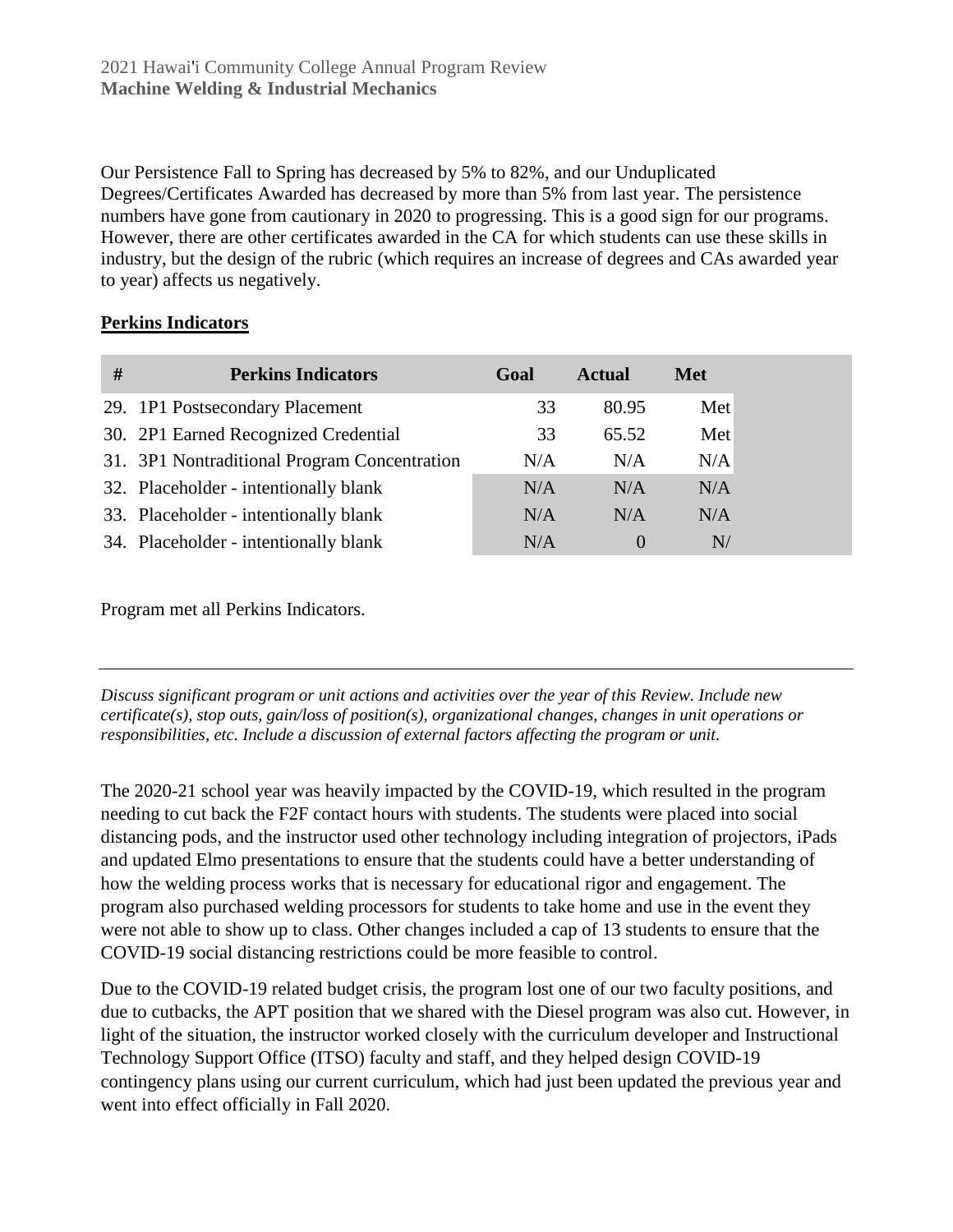The annual operating budget that our program was given was \$500, while he program's consumables usually are budgeted at \$2,000 and normally we need at least six oxygen tanks at \$200 each. However, the increased medical need for oxygen during the pandemic put our needs as an educational institution at the bottom of the list, so supplies were limited to two tanks. So, during this year the program used any surplus that was left over from previous years, as well as soliciting donations from the State Forestry Department, and the UH-Hilo maintenance staff. Unfortunately, the instructor had to pay personal funds out-of-pocket as a donation of materials to the program.

The surplus funds we had from previous years are now non-existent. According to our SSH data, the cost per student is \$262 per year. If the number of students were maxed to pre-COVID levels of 18, then the total cost to efficiently and effectively run for the best rigor, engagement, and employment marketability would be approximately \$4700 per year.

|--|

Retrieved from URL ARPD site:

<https://uhcc.hawaii.edu/varpd/index.php?y=2021&c=HAW&t=CTE&p=2326>

Other activities undertaken by the program's sole faculty instructor include:

- Facilitated changes in class times to accommodate the students due to having to split the class into learning pods. Due to the cohort model that we run, the first- and second-year students would normally be in class at the same time. However, in splitting the cohort and courses, first-year classes were offered during the day and the second-year classes were offered in the evening.
- Combined with the class changes, there was a fifth day added on a Saturday through Zoom to cut back on physical contact, and this allowed us to have the whole class together during those sessions.
- Advisory Council meetings with industry were held on Zoom in which changes and trends in the industry were discussed.
- Our regular 2-day/4-hour class schedule was changed to a 1-day/4-hour class due to the oxygen deficiency. To combat the issue of the time needed for the students to apply their skills, the students had the opportunity to make up that time to practice the skills as oxygen supplies became available.
- Due to our minimal budget allocated, the program faculty purchased out of pocket about \$2,500 worth of supplies to ensure that the students had ample supplies to work on welding rods and welding rod holders. This was necessary due to safety issues.

*Instructional programs must provide the URL for the program's ARPD data tables and attachment(s) for relevant program-developed metrics discussed in this Review; non-instructional units must provide URLs for unit-specific data and attachment(s) for relevant unit-developed metrics discussed in this Review.*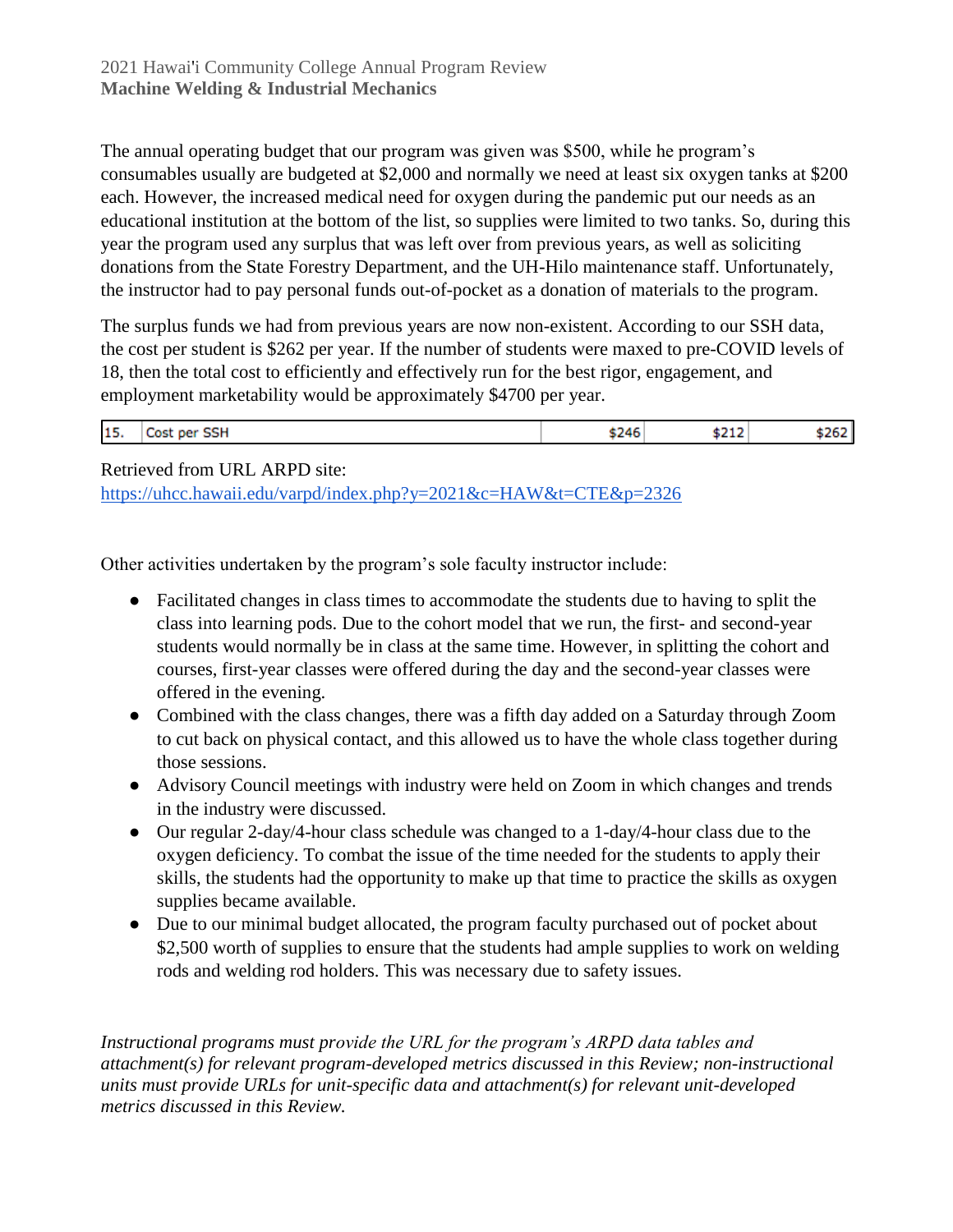URL ARPD site: <https://uhcc.hawaii.edu/varpd/index.php?y=2021&c=HAW&t=CTE&p=2326>

### **3. Program Learning Outcomes or Unit/Service Outcomes**

*a) List all Program Learning Outcomes (PLOs) or Unit/Service Outcomes (UOs) and their alignment to the College's Institutional Learning Outcomes (ILOs).List of the Program Student Learning Outcomes.*

PLO 1: Demonstrate the attributes of a good employee including good safety practices; good communication skills; positive work ethics; working collaboratively or independently under supervision; being a life-long learner; demonstrating an awareness of hazardous materials; and taking responsibility for the orderliness and cleanliness of the workplace.

- ●ILO1: Communicate effectively in a variety of situations.
- ●ILO3: Apply knowledge and skills to make contributions to community that are respectful of the indigenous people and culture of Hawai'i island, as well as other cultures of the world.
- ●ILO4: Utilize quality comprehensive services and resources in the on-going pursuit of educational and career excellence.
- ●ILO5: Produce and perpetuate safe, healthy learning and professional environments that are respectful of social and individual diversity.

PLO 2: Demonstrate and be able to apply the proper set-up and use of basic machine tools and equipment; metalworking equipment; common welding and cutting processes; industrial mechanics equipment; material handling equipment and related machinery; and entry-level ability to interpret blueprints.

- ILO2: Utilize critical thinking to solve problems and make informed decisions.
- ILO5: Produce and perpetuate safe, healthy learning and professional environments that are respectful of social and individual diversity.
- ILO6: Contribute to sustainable environmental practices for personal and community wellbeing.

PLO 3: Demonstrate and be able to apply mechanical reasoning, form perception and spatial relations, and numerical reasoning skills as a part of the basic entry-level skills and knowledge necessary to gain employment in the Machining, Welding, Industrial Mechanics or related fields.

- ILO2: Utilize critical thinking to solve problems and make informed decisions.
- ILO5: Produce and perpetuate safe, healthy learning and professional environments that are respectful of social and individual diversity.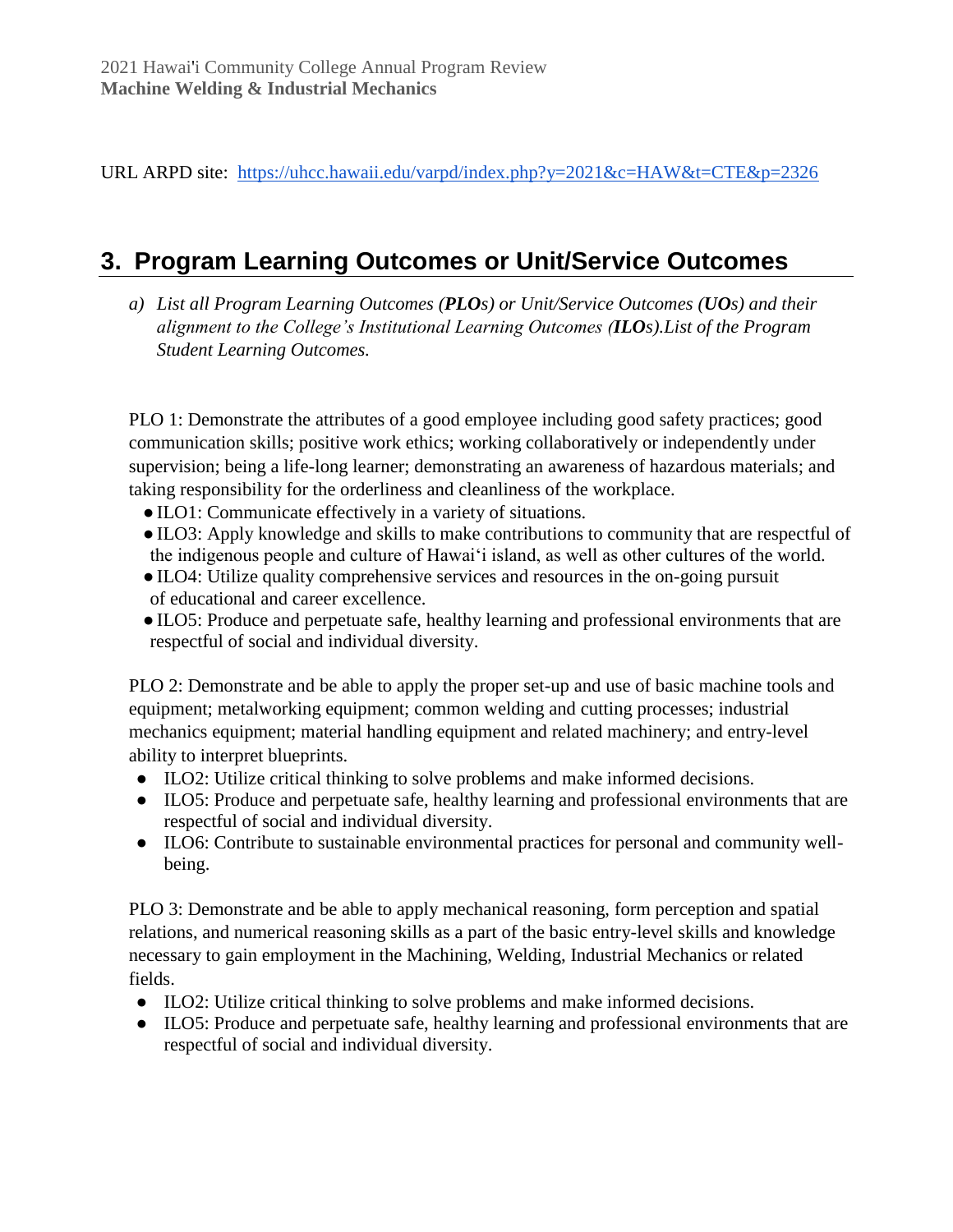*b) List the PLOs or UOs that have been assessed in the year of this Review. Instructional programs must list the courses that have been assessed in the year of this Review and identify the alignment(s) of Course Learning Outcomes (CLOs) to the PLOs. If no assessment was conducted in the year of this Review, provide an explanation and schedule of upcoming planned assessments.*

No assessment has been done this year for the following reasons:

- The APT position was swept during the COVID-19 and was never reallocated to fill. This position would assist with technology and organizing our assessments for the program. Also, the position was shared amongst the other ATE programs when necessary to maintain ACCJC compliance.
- We had completed a full assessment cycle of all of the programs courses when we had the APT staff member to assist with the assessment reporting. Since that position was swept, the sole instructor has not been able to keep up with the assessments of the courses.
- Our program is only one faculty for all the classes and keeping up with the workload is taxing to complete without the swept APT position.
- Our program is done in cohorts and instruction is all day. Being a program of one faculty and one lecturer to help students after class to work on machines and tools in the shop required supervision and instructional support. During this time, the swept APT position was necessary for our program operations and ACCJC accountability.

#### Upcoming Assessment Schedule:

The instructor is working with the Institutional Assessment Coordinator to develop a reasonable schedule to try to get the program back on track with assessment. However, without staff support, conducting and reporting assessments will continue to be difficult for the program. Nevertheless, we will be completing the implementation of the program's updated courses, course numbering and revised PLOs in Fall 2022, and our overall plan is to run the updated courses once and then assess on the second go around beginning in Fall 2023.

*c) Assessment Results: provide a detailed discussion of assessment results at the program (PLO) and course (CLO), or unit (UO), levels in the year of this Review. Provide an analysis of how these results reflect the strengths and challenges of the program or unit in meetings its Outcomes.*

No assessment has been done in this Review period.

*d) Changes that have been made as a result of the assessment results: instructional programs must provide a discussion of changes made as a result of the analysis of assessment results, e.g., to curriculum, instruction, development of student learning opportunities, faculty professional development activities, assessment strategies, etc.; non-instructional units must provide a discussion of changes made as a result of the analysis of assessment results, e.g., to services, operations, personnel training, assessment strategies, etc.*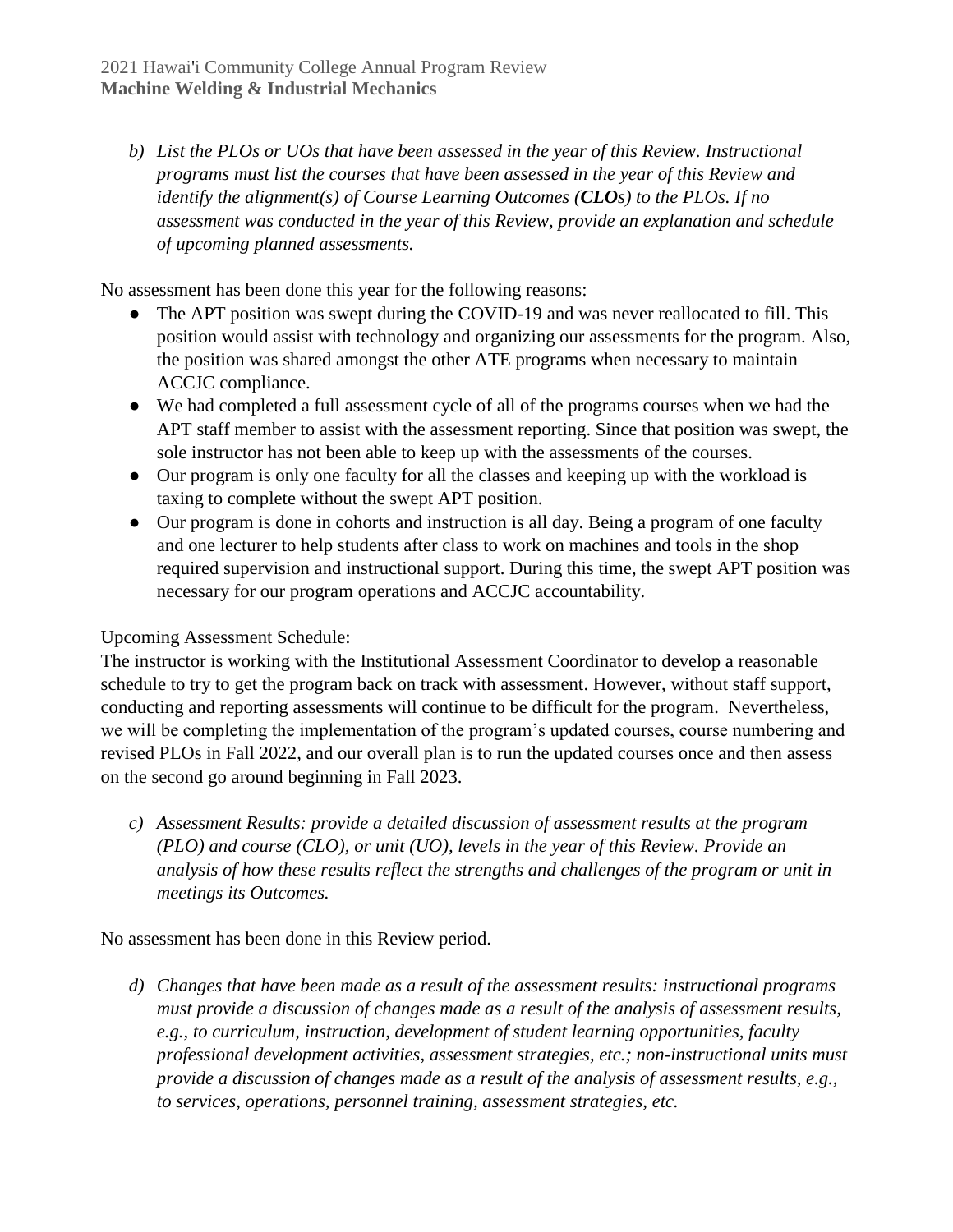No assessment has been done in this Review period.

# **4. Action Plan**

*Based on findings in Parts 1-3, develop an action plan for your program or unit from now until your next Review, or as appropriate, update the action plan provided in your last Comprehensive Review.*

*Be sure to focus on areas to improve as identified in ARPD data or unit-developed measures, the results of assessments of student learning or unit/service outcomes, and results of survey and other data used to assess your program or unit.* 

*This action plan must include an analysis of progress in achieving previous planned improvements including the results of the prior Comprehensive Review's action plan(s). Discuss how the goals identified in that prior action plan were met and the impact on the program or unit; or, if not met, discuss why and the impact on the program or unit, and whether those goals are being carried over to the current action plan.* 

*This action plan should include specific recommendations for improvement(s) or planned program or unit action(s) that will guide your program/unit through to the next program/unit Review cycle. \* CTE programs must include specific action plans for any Perkins Core Indicator for which the program did not meet the performance level.*

*Specify how the action plan aligns with the College's Mission and Strategic Plan. Include a discussion of how implementing this action plan will contribute to the College achieving the goals of the Strategic Plan. [https://hawaii.hawaii.edu/sites/default/files/assets/docs/strategic-plan/hawcc](https://hawaii.hawaii.edu/sites/default/files/assets/docs/strategic-plan/hawcc-strategic-directions-2015-2021.pdf)[strategic-directions-2015-2021.pdf](https://hawaii.hawaii.edu/sites/default/files/assets/docs/strategic-plan/hawcc-strategic-directions-2015-2021.pdf)*

*Be sure to list resources that will be required, if any, in section 5 below. \*The action plan may be amended based on new initiatives, updated data, or unforeseen external factors between now and the next Comprehensive Review.* 

### **MWIM ACTION PLAN**

With the uncertainties COVID-19 and the continuing pandemic bring, it is hard to create a solid action plan. At this point, our main strategy is to be proactive and prepare for the worst and to be ready to adjust and adapt quickly as needed. This action plan is vague, but we are acknowledging that COVID-19 is serious and could throw us a massive curveball to any plan we set.

We absolutely need to fill our two empty positions, one faculty and one APT, to help move our plans forward, but with the hiring freeze in place, it will be tough. We will be working on advocating for these positions together with the Diesel Program faculty member, as we share the APT position and our programs' work in related industries. We both have the same goals and since losing our shared APT position, we both can use each other's assistance. Working together will allow both of us to be as efficient as possible with what we have.

Below, we outline the ways our current action plans align with the College's Strategic Plan.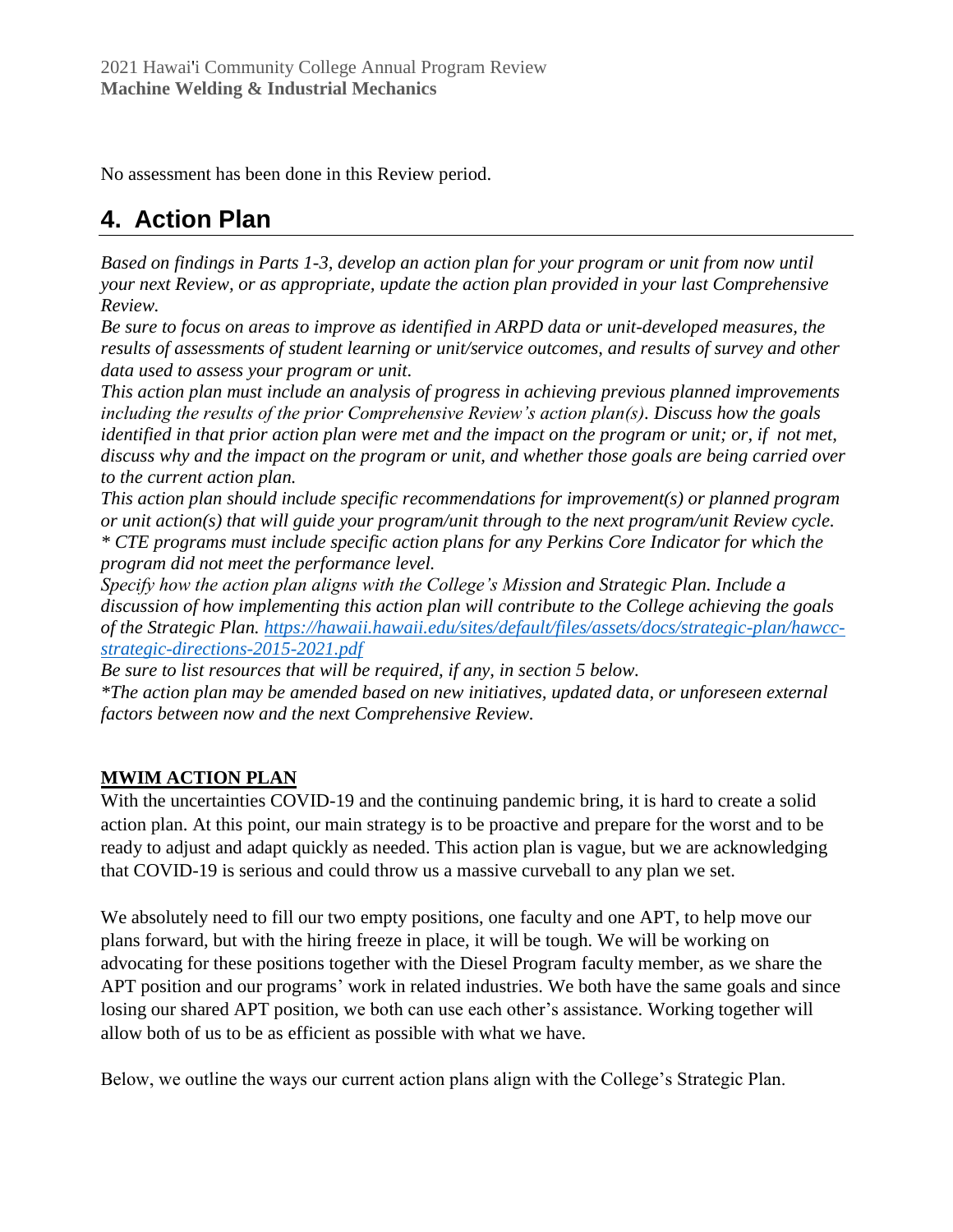**HGI Action Strategy 1**: Strengthen the pipeline from K–12 to the university to improve college readiness and increase college attendance.

**HGI Action Strategy 2**: Implement structural improvements that promote persistence to attain a degree and timely completion.

- Offer one class during the summer with EDvance for career exploration of our program.
- Offer high school student internships to at least five students to prepare them for college and industry readiness.
- The cohorts that we run in the program allows graduation rates to look better biannually. We will look at pathways that are available to help students attain dual credit courses.

**HGI Action Strategy 3**: Anticipate and align curricula with community and workforce needs. **HI2 Action Strategy 3**: Continue to support programs that suit Hawai'i Island's location and environment as well as address critical gaps.

- Work closely with employers to increase the qualified and skilled workforce base with advisory board meetings.
- The advisory council in 2021 recommended that CAD be included into the MWIM program, and Computer Numerical Control (CNC).
- Communicate with the AEC faculty instructor who uses CAD and seek curriculum interest with her program and allow use of our fiber laser machine and Computer Numerical Control (CNC), which is a current need in the industry.

**HPMS (High Performance Mission-Driven System) Action Strategy 1**: Employ best practices in management, administration, and operations.

● Advocate with administration to get back our two vacant positions, one faculty and APT to be shared with the Diesel program. Without these human resources, our program will continue to struggle to complete administrative reports and requirements while focusing on helping students.

The program met the Perkins Indicators.

### **5. Resource Implications - \* ONE-TIME BUDGET REQUESTS ONLY \***

Detail any ONE-TIME resource requests that are not included in your regular program or unit operating "B" budget, including reallocation of existing resources (physical, human, financial). \*Note that CTE programs seeking future funding via UHCC System Perkins proposals must reference their ARPD Section 4. Action Plan and this ARPD Section 5. Resource Implications to be eligible for funding.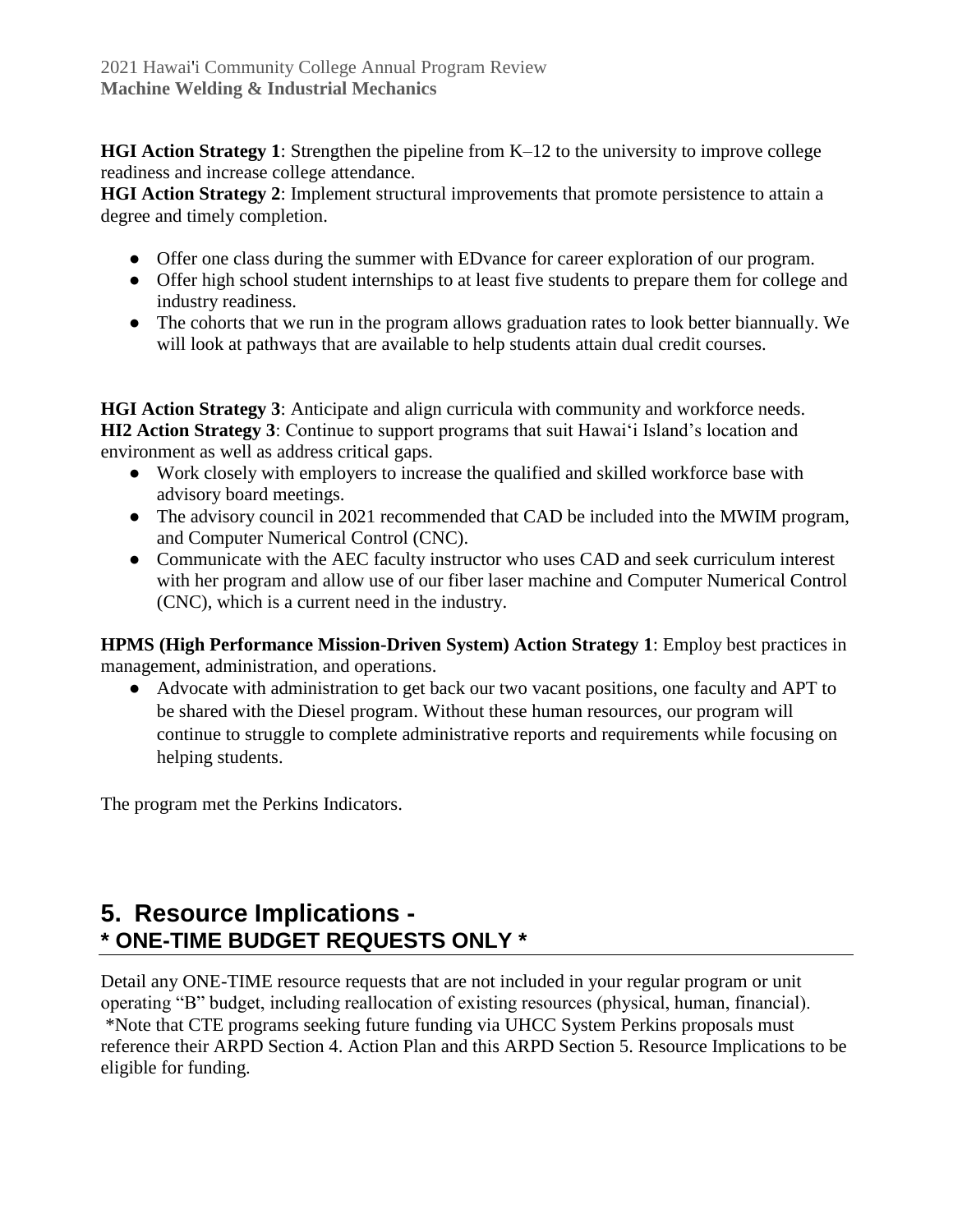#### □ I am NOT requesting additional ONE-TIME resources for my program/unit.

#### **x I AM requesting additional ONE-TIME resource(s) for my program/unit.** Total number of items being requested:  $(4 \text{ items max.})$

\*For each item requested, make sure you have gathered the following required information and all relevant documentation before you upload this Review; you will submit all information and attachments for your **Resource Request** as part of your Review document submission via the

Hawaii CC - [Program & Unit Review Submission portal](https://hawaii.kualibuild.com/app/builder/#/app/60ef56c477b0f470999bb6e5/run) <https://hawaii.kualibuild.com/app/builder/#/app/60ef56c477b0f470999bb6e5/run>

- $\blacktriangleright$  Item Description
- ◆ Justification
- ✔Priority Criteria (must meet at least one of the following):
	- 1. Ensure compliance with mandates and requirements such as laws and regulations, executive orders, board mandates, agreements and contracts and accreditation requirements.
	- 2. Address and/or mitigate issues of liability, including ensuring the health, safety and security of our Kauhale.
	- 3. Expand our commitment to serving all segments of our Hawaii Island community through Pālamanui and satellite centers
	- 4. Address aging infrastructure.
	- 5. Continue efforts to promote integrated student support in closing educational gaps.
	- 6. Leverage resources, investments with returns, or scaling opportunities
	- 7. Promote professional development.

|                      | <b>Category-Specific Information</b> |                         |                   |                                      |  |  |
|----------------------|--------------------------------------|-------------------------|-------------------|--------------------------------------|--|--|
| Equipment            | <b>Estimated Date</b>                | Quantity /              | <b>Total Cost</b> | On Inventory List $(Y/N)$ ; Decal #, |  |  |
|                      | Needed                               | Number of               | (with             | Reason replacing                     |  |  |
|                      |                                      | Units; Cost             | $S&H, \text{tax}$ |                                      |  |  |
|                      |                                      | per Unit                |                   |                                      |  |  |
| <b>Facilities</b>    | <b>Estimated Date</b>                | <b>Total Cost</b>       | Monthly/Y         | <b>Utilities Required</b>            |  |  |
| <b>Modification</b>  | Needed                               |                         | early             |                                      |  |  |
|                      |                                      |                         | Recurring         |                                      |  |  |
|                      |                                      |                         | Costs             |                                      |  |  |
| <b>Personnel</b>     | <b>Estimated Date</b>                | FTE; Position           | Estimated         | Was an Existing Position Abolished?  |  |  |
| <b>Resource</b>      | Needed                               | Type; Position          | Salary            | $(Y/N)$ ; Position #                 |  |  |
|                      | July 1, 2022                         | Title                   |                   |                                      |  |  |
| We need to fill this |                                      |                         | 20,000            |                                      |  |  |
| position due to only |                                      | .5 FTE, APT,            |                   | Y but unknown, (#0000)               |  |  |
| having 1 faculty     |                                      | Educational             |                   |                                      |  |  |
| running the full     |                                      | Specialist<br>DISL/MWIM |                   | Without these human                  |  |  |
| program.             |                                      |                         |                   | resources, our program will          |  |  |
|                      |                                      | 1 full time             | 63,000            | continue to struggle to              |  |  |
|                      |                                      | faculty,                |                   | complete administrative              |  |  |
|                      |                                      | <b>MWIM</b>             |                   | reports and requirements while       |  |  |
|                      |                                      |                         |                   | focusing on helping students         |  |  |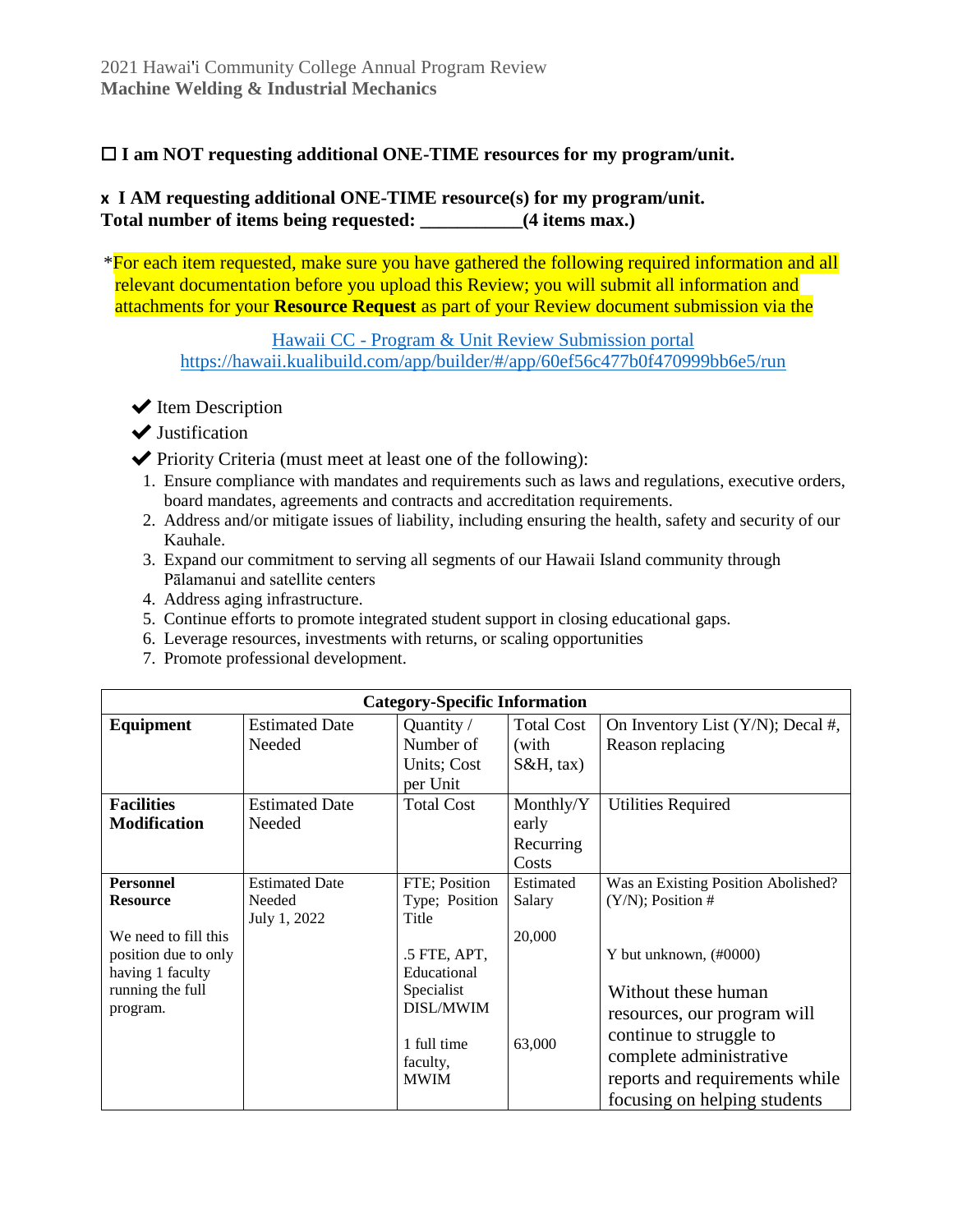|                                                                  |                                                 |                                                             |                                                    | Y, but unknown, (#0000)<br>The 2nd faculty position is<br>necessary to take over the<br>machinist lecturer due to<br>maintenance of equipment, which<br>is necessary for the health and<br>safety of the students. The<br>lecturer is not required to<br>maintain the specialized<br>equipment that is only the faculty<br>purview. Also, the current one<br>faculty is a welding specialist and<br>not a machining specialist.                                                                                                                                                                                           |
|------------------------------------------------------------------|-------------------------------------------------|-------------------------------------------------------------|----------------------------------------------------|---------------------------------------------------------------------------------------------------------------------------------------------------------------------------------------------------------------------------------------------------------------------------------------------------------------------------------------------------------------------------------------------------------------------------------------------------------------------------------------------------------------------------------------------------------------------------------------------------------------------------|
| <b>Professional</b><br>Development                               | <b>Estimated Date</b><br>Needed                 | Have you<br>applied<br>before (Y/N);<br>was it<br>approved? | Profession<br>al<br>Developm<br>ent Type           | PD Details; Impact; Total Cost                                                                                                                                                                                                                                                                                                                                                                                                                                                                                                                                                                                            |
| <b>Reallocation</b><br>Consumables for<br>the MWIM<br>curriculum | <b>Estimated Date</b><br>Needed<br>July 1, 2022 | <b>Total Cost</b><br>10,000                                 | Monthly/<br>Yearly<br>Recurring<br>Costs<br>Yearly | <b>Reallocation Proposal</b><br>Health and safety compliance<br>on consumable safety and<br>health of students.<br>Consumables have been<br>depleted since the COVID-19<br>pandemic. This is an integrated<br>program of three different<br>trades which increases the<br>amount of consumables<br>necessary for the curriculum.<br>Approximately \$2,500 was<br>out-of-pocket expenses to<br>ensure students had the tools<br>necessary.<br>According to the ARPD, the<br>cost per student is well within<br>this cost to promote integrated<br>student support in closing<br>educational gaps of industry<br>readiness. |